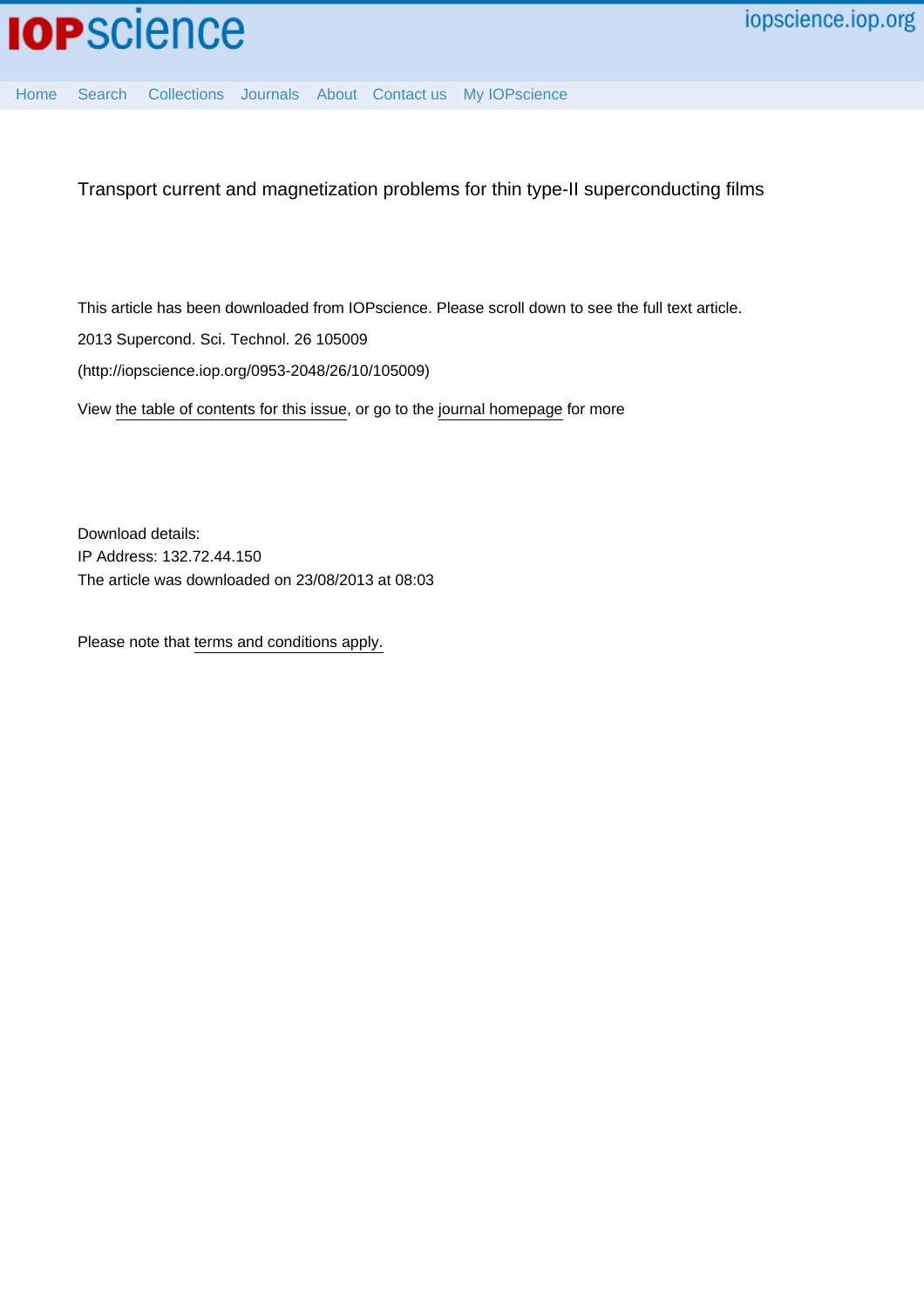Supercond. Sci. Technol. 26 (2013) 105009 (9pp) [doi:10.1088/0953-2048/26/10/105009](http://dx.doi.org/10.1088/0953-2048/26/10/105009)

# Transport current and magnetization problems for thin type-II superconducting films

## John W Barrett $^{\rm l}$ , Leonid Prigozhin $^{\rm 2}$  $^{\rm 2}$  $^{\rm 2}$  and Vladimir Sokolovsky $^{\rm 3}$  $^{\rm 3}$  $^{\rm 3}$

<span id="page-1-0"></span><sup>1</sup> Department of Mathematics, Imperial College London, London SW7 2AZ, UK

<span id="page-1-1"></span><sup>2</sup> Department of Solar Energy and Environmental Physics, Blaustein Institutes for Desert Research,

Ben-Gurion University of the Negev, Sede Boqer Campus, 84990, Israel

<span id="page-1-2"></span><sup>3</sup> Physics Department, Ben-Gurion University of the Negev, Beer-Sheva, 84105, Israel

E-mail: [j.barrett@imperial.ac.uk,](mailto:j.barrett@imperial.ac.uk) [leonid@math.bgu.ac.il](mailto:leonid@math.bgu.ac.il) and [sokolovv@bgu.ac.il](mailto:sokolovv@bgu.ac.il)

Received 2 May 2013, in final form 26 June 2013 Published 22 August 2013 Online at [stacks.iop.org/SUST/26/105009](http://stacks.iop.org/SUST/26/105009)

#### **Abstract**

Thin film magnetization problems in type-II superconductivity are usually formulated in terms of the magnetization function alone, which allows one to compute the sheet current density and the magnetic field but often inhibits computation of the electric field in the film. Accounting for the current leads presents an additional difficulty encountered in thin film transport current problems.

We generalize, to the presence of a transport current, the two-variable variational formulation proposed recently for thin film magnetization problems. The formulation, written in terms of the magnetization function and the electric field, is used as a basis for a new numerical approximation enabling us to solve the magnetization and transport current problems for flat films of arbitrary shapes, including multiply connected films. The advantage of this approach is in its ability to compute accurately all variables of interest, including the electric field, for any value of the power in the power law current–voltage relation characterizing the superconducting material. In the high power limit the critical state model solution is obtained.

(Some figures may appear in colour only in the online journal)

## 1. Introduction

The numerous applications of thin film type-II superconductors have caused much interest in the modeling of their nonlocal electrodynamics and hysteretic response to external magnetic fields and applied transport currents. Mathematical models employed for the macroscopic description of these processes in such superconductors are, usually, eddy current models with a strongly nonlinear current–voltage relation; typically, the relation in the form of a power law [\[1\]](#page-9-0) or its high power limit, the critical state model, is assumed. In the thin film approximation, the current–voltage law relates the electric field and the sheet current density, i.e. the current density integrated over the film thickness; for a comprehensive investigation of the various aspects of this approximation see [\[2,](#page-9-1) [3\]](#page-9-2) and references therein. Obviously, such an approximation can be used only if the film thickness is much smaller than the linear sizes of the film cross section. This necessary condition holds, e.g., for the second generation superconductor tapes, the coated superconducting layers typically having a width to thickness ratio of the order of thousands.

Analytical solutions are known for the Bean critical state model [\[4\]](#page-9-3) in the simplest geometrical configurations, such as a thin disk in an external field (the magnetization problem, see [\[5,](#page-9-4) [6\]](#page-9-5)) or an infinite strip (both the magnetization and transport current problems) [\[7](#page-9-6)[–10\]](#page-9-7).

Numerical methods for modeling magnetization of flat films of arbitrary shapes have been also developed (see  $[11-19]$  $[11-19]$ ), and have helped us to understand those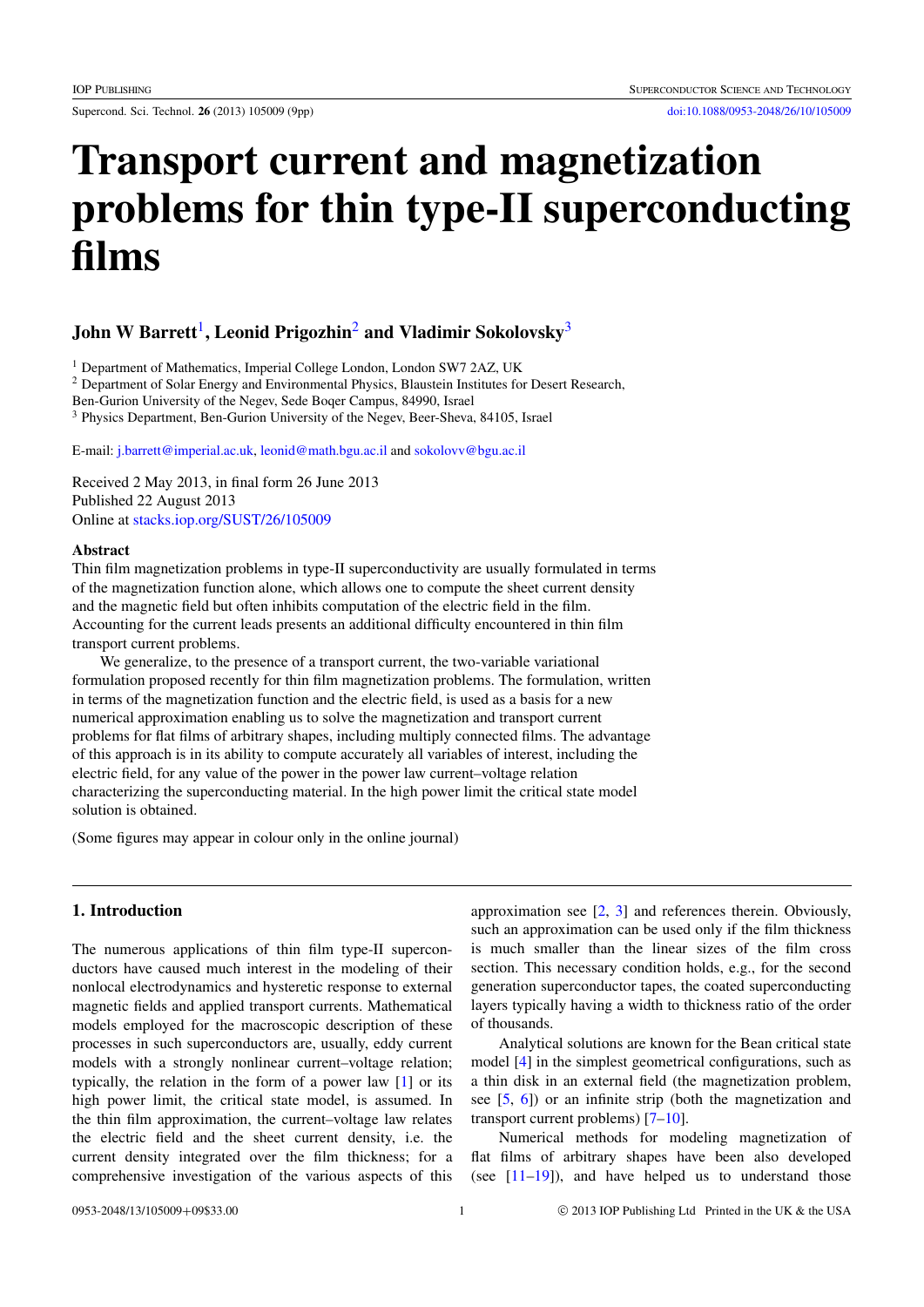peculiarities of magnetic field penetration and current density distribution in thin films that are absent from disk or strip geometries. Excellent agreement (see the review [\[20\]](#page-9-10) and the references therein) between numerical simulations and the results of magneto-optical flux imaging confirmed the validity of the model employed. Supplemented by the heat dissipation equation, this model has been successfully employed to simulate thermomagnetic instability and flux avalanches, often observed in experiments with thin superconducting films; see  $[21]$  and the references therein.

All of these numerical methods were based on a reformulation of the film eddy current problems in terms of one variable, the stream (magnetization) function *g* introduced for the sheet current density *j* having a zero divergence in the film. The current density was then found as a 2D curl of this function and the magnetic field calculated using the Biot–Savart law. Accurate computation of the electric field, which determines the local energy dissipation in the film and is often extremely nonuniform, remained, until recently, a difficult problem for models with a power law current–voltage relation, if the power is high, and for critical state models.

A new (mixed) variational formulation for thin film magnetization problems written in terms of two variables, the electric field and the magnetization function, has been proposed in [\[22\]](#page-9-12) and studied mathematically in [\[23\]](#page-9-13). A numerical approximation based on this formulation employed continuous piecewise linear elements for the magnetization function and the Raviart–Thomas element of the lowest order for the electric field; this approximation allowed us to compute also the electric field and was accurate for arbitrary high powers in the current–voltage relation characterizing the superconducting material.

An additional difficulty in transport current problems is the necessity to deal with the leads supplying this current to the film. Although the solution of these problems is of much practical interest, to the best of our knowledge they have been solved numerically only for thin films in the Meissner state ([\[24\]](#page-9-14), see also [\[25\]](#page-9-15)).

In this work we simplify the derivation of the mixed variational formulation [\[22\]](#page-9-12) for thin film problems and generalize it to the transport current problems using an approach similar to that in [\[24\]](#page-9-14) to account for the semi-infinite leads, characterized by the same current–voltage relation as the film itself. We also propose a different numerical approximation based upon nonconforming piecewise linear elements for the magnetization function and piecewise constant vectorial elements for the electric field. Such an approximation is much simpler than that in [\[22\]](#page-9-12), where the Raviart–Thomas element has been employed. Finally, we present an iterative numerical algorithm, check its accuracy, and present our simulation results for a simply and a multiply connected film. Our new method is applicable to both the magnetization and transport current problems, is simpler to implement and usually faster than that in [\[22\]](#page-9-12), and is also accurate for power law relations with an arbitrary power value.

The method can also be used for computing the distribution of AC losses in films of arbitrary shapes, studying quench conditions in fault current limiters based on

superconducting films of meander or spiral shapes, modeling SQUIDs and the superconducting chips creating magnetic traps for ultra-cold atoms.

#### 2. Magnetization problems

Let the film, in the infinitely thin approximation, occupy a bounded 2D domain  $\Omega$  lying in the plane  $x_3 = 0$ . We assume the film is characterized by the power current–voltage relation between the component of the electric field tangential to the film, *e*, and the sheet current density *j*:

<span id="page-2-3"></span>
$$
e = e_0 (|j|/j_c)^{p-1} j/j_c.
$$
 (1)

Here  $e_0$  and the power  $p$  are constants, and  $j_c$  is the critical sheet current density, assumed in this work to be either constant or dependent only on  $x = \{x_1, x_2\} \in \Omega$ . By  $h_3^e$  we denote the component normal to the film of the given non-stationary external magnetic field. The mixed formulation [\[22\]](#page-9-12) for the magnetization problem can be more easily derived as follows.

The component normal to the film of the total magnetic field can be expressed via the Biot–Savart law,

$$
h_3 = h_3^e + \frac{1}{4\pi} \operatorname{Curl} \int_{\Omega} \frac{j(x', t)}{|x - x'|} \, \mathrm{d}x' \tag{2}
$$

$$
= h_3^e + \frac{1}{4\pi} \int_{\Omega} \mathbf{Curl}'\left(\frac{1}{|x - x'|}\right) \cdot j(x', t) \, \mathrm{d}x', \qquad (3)
$$

where the 2D operators Curl  $f(x) := \partial_{x_1} f_2 - \partial_{x_2} f_1$  and **Curl**  $u(x) := \left\{ \partial_{x_2} u, -\partial_{x_1} u \right\}$ . Using the Faraday law we obtain

<span id="page-2-5"></span><span id="page-2-0"></span>
$$
\mu_0 \, \partial_t h_3 = -\mathrm{Curl}\, \boldsymbol{e},\tag{4}
$$

where  $\mu_0$  is the permeability of vacuum. It is convenient to use the transformation  $e = Rv$ , where

<span id="page-2-2"></span><span id="page-2-1"></span>
$$
R = \begin{pmatrix} 0 & -1 \\ 1 & 0 \end{pmatrix}.
$$

Substituting [\(2\)](#page-2-0) into [\(4\)](#page-2-1) and taking into account that Curl  $e =$ Div  $v := \partial_{x_1} v_1 + \partial_{x_2} v_2$ , we arrive at

$$
-\frac{1}{\mu_0} \operatorname{Div} \mathbf{v} = \partial_t h_3^e + \frac{1}{4\pi} \operatorname{Curl} \int_{\Omega} \frac{\partial_t \mathbf{j}(x',t)}{|x - x'|} \, \mathrm{d}x'. \tag{5}
$$

Let us assume first that the domain  $\Omega$  is simply connected. Then, since the 2D divergence Div $j = 0$  in  $\Omega$ , we can introduce a stream (magnetization) function *g* such that  $j =$  Curl *g* in  $\Omega$ ; see [\[11\]](#page-9-8) for a discussion of this function. Let *s* be the counter-clockwise length parametrization of the domain boundary  $\Gamma$  and **v** the unit exterior normal to this boundary. Then, the normal component of *j*,  $j_v = \partial_s g$  on  $\Gamma$ and, on setting  $g|_{\Gamma}=0$ , we satisfy the boundary condition  $j_{\nu} = 0$  for the magnetization problems.

Let  $\phi$  be a smooth enough function in  $\Omega$  satisfying  $\phi|_{\Gamma} =$ 0 (we assume  $\phi \in H_{00}^{1/2}(\Omega)$ , see [\[15,](#page-9-16) [23\]](#page-9-13)). Multiplying [\(5\)](#page-2-2) by  $\phi$ , integrating and using Green's theorem, we arrive at the variational equation

<span id="page-2-4"></span>
$$
a(\partial_t g, \phi) - \frac{1}{\mu_0} (\mathbf{v}, \mathbf{Grad}\,\phi) = -(\partial_t h_3^e, \phi), \tag{6}
$$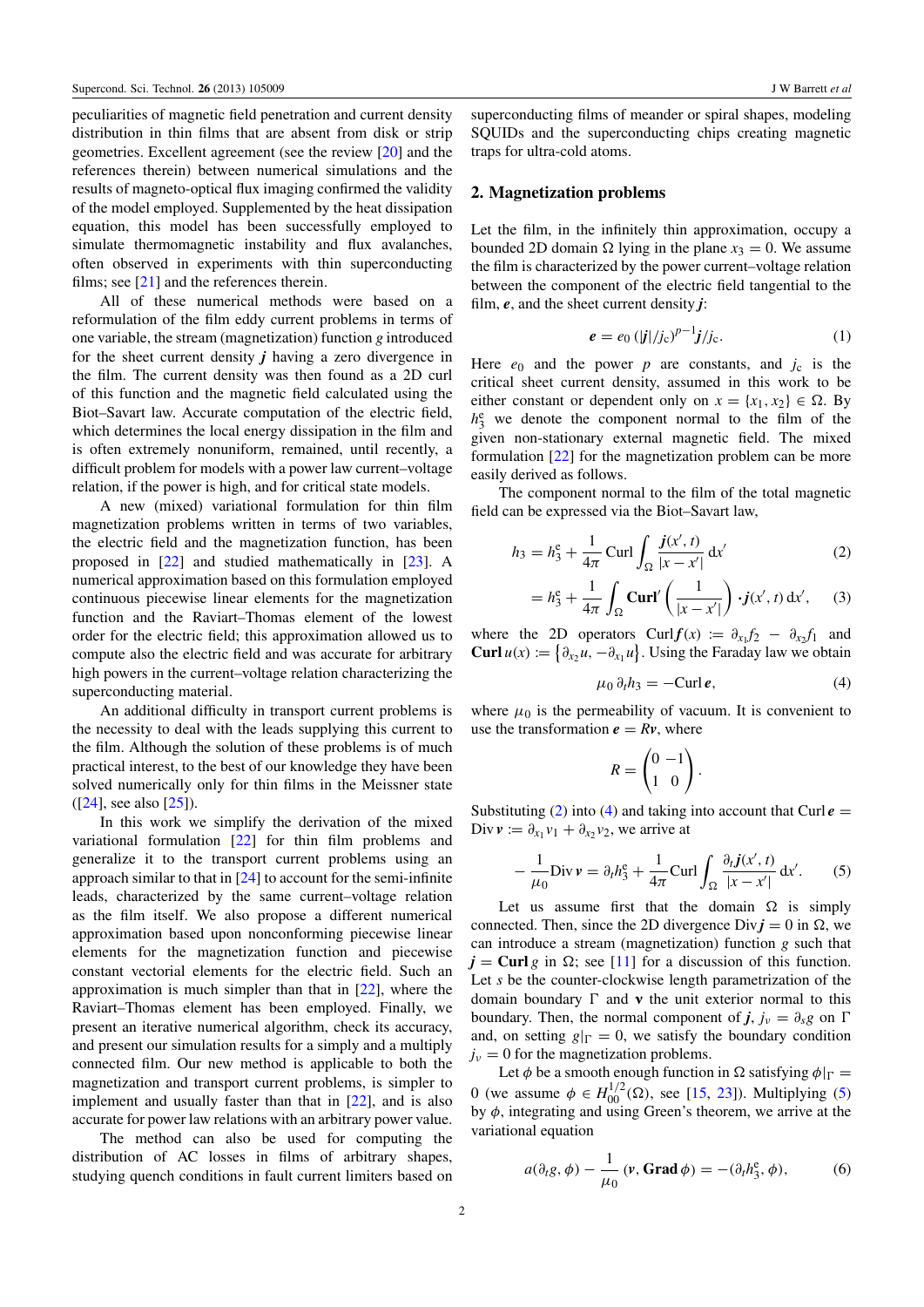<span id="page-3-1"></span>

Figure 1. Thin film with transport current; dashed lines show the cut-off lead ends.

where **Grad** is the 2D gradient,  $(\psi, \phi) := \int_{\Omega} \psi(x) \cdot \phi(x) dx$ and the bilinear form

$$
a(\psi, \phi) := \frac{1}{4\pi} \int_{\Omega} \int_{\Omega} \frac{\text{Grad } \psi(x) \cdot \text{Grad}' \phi(x')}{|x - x'|} \, dx \, dx'.
$$

We now rewrite the constitutive relation  $(1)$  as

$$
\boldsymbol{j} = j_{\rm c} \left( \frac{|\boldsymbol{e}|}{e_0} \right)^{r-1} \frac{\boldsymbol{e}}{e_0},
$$

where  $r = 1/p$ . Since  $j = \text{Curl } g$ ,  $|v| = |e|$  and  $R^{-1}$ Curl = −Grad, this relation takes the form

$$
\mathbf{Grad}\,g = -j_c \left(\frac{|\mathbf{v}|}{e_0}\right)^{r-1} \frac{\mathbf{v}}{e_0}.\tag{7}
$$

To complete the mixed formulation  $(6)$  and  $(7)$  of thin film magnetization problems one needs to specify also the initial condition  $g|_{t=0} = g^0$ .

Although the formulation  $(6)$  and  $(7)$  has already been derived in [\[22\]](#page-9-12), here we significantly simplified its derivation. Unlike all previous formulations of thin film magnetization problems, this formulation is written in terms of two variables, the magnetization function and the electric field. In the  $p \rightarrow$  $\infty$  limit, the solution to this problem tends (see [\[23\]](#page-9-13)) to the solution of the Bean critical state model.

#### 3. Transport current problems

We assume the given transport current  $I(t)$  is supplied to a thin superconducting film by means of two semi-infinite superconducting strip leads, see figure [1,](#page-3-1) lying in the plane  $x_3 = 0$  as is the film itself. A non-zero external magnetic field can also be applied. We also assume that, far away from the film, the distribution of the sheet current density in the leads is not influenced by the film current and is as in a straight infinite strip under the same conditions (the external magnetic field and transport current). The far-away distributions of sheet current density in the leads can then be found as solutions to one-dimensional problems. In our examples below we use the analytical sheet current density distributions for infinite strips, which are known for the Bean model [\[9,](#page-9-17) [10\]](#page-9-7).

Following [\[24\]](#page-9-14), we limit our consideration to a bounded 2D domain  $\Omega$  which includes the film and sufficiently long parts of the two leads. The influence of the 'cut-off' infinite

lead ends is accounted for by adding to the external magnetic field the fields induced by their currents,

<span id="page-3-2"></span>
$$
\widetilde{h}_3^e = h_3^e + h_3^{\text{in}} + h_3^{\text{out}},
$$

where  $h_3^{\text{in}}$  and  $h_3^{\text{out}}$  are the components normal to the film of the corresponding induced fields. In the strip-related coordinates  $\{\eta, \zeta\}$  (see figure [1\)](#page-3-1), for a known sheet current density  $j = {j^{\text{in}}_{\eta}(\zeta, t), 0}$  in the semi-infinite strip  $(-\infty, 0] \times$  $[-w, w]$  we obtain (see [\[24\]](#page-9-14))

$$
h_3^{\text{in}}(\eta, \zeta, t) = \frac{1}{4\pi} \int_{-\omega}^{\omega} \frac{j_{\eta}^{\text{in}}(\zeta', t)}{\zeta - \zeta'}
$$

$$
\times \left[1 - \frac{\eta}{\sqrt{(\zeta - \zeta')^2 + \eta^2}}\right] d\zeta'
$$
(8)

for  $\eta > 0$  and, similarly, for  $h_3^{\text{out}}$ . In contrast to the Meissner state case [\[24\]](#page-9-14), the sheet current density in this problem is bounded. In particular, for the critical state models  $|j| < j_c$ . Since, for any  $\eta > 0$  and  $\zeta'$  close to  $\zeta$ ,

$$
\frac{1}{\zeta - \zeta'} \left[ 1 - \frac{\eta}{\sqrt{(\zeta - \zeta')^2 + \eta^2}} \right] \approx \frac{\zeta - \zeta'}{2\eta^2},
$$

<span id="page-3-0"></span>the integral [\(8\)](#page-3-2) is not singular. Nevertheless, careful numerical computation of this field near the cut is desirable; on the cut  ${n = 0, -w < \zeta \leq w}$  the field is equal to half of the magnetic field induced by the infinite strip current [\[9\]](#page-9-17) and has logarithmic singularities near the cut ends  $\zeta = \pm w$ . For  $n > 0$ , we used the composite rectangular rule with a sufficiently large number of points to compute the integral in [\(8\)](#page-3-2).

Assuming again the film  $\Omega$  is simply connected, we arrive at a similar mixed formulation for the transport current problems: the variational equation [\(6\)](#page-2-4) with the external field  $h_3^e$  replaced by  $\widetilde{h}_3^e$ , is satisfied for any smooth enough test function  $\phi$  such that  $\phi|_{\Gamma} = 0$ , and is supplemented by the nonlinear relation [\(7\)](#page-3-0). However, the boundary condition for the magnetization function *g* is now non-homogeneous.

The normal component of the sheet current density *j* on the boundary  $\Gamma$  is non-zero only on the two cuts, the parts a–b and a'-b' of  $\Gamma$  in figure [1,](#page-3-1) where we assume  $j_{\nu} = -j_{\eta}^{\text{in}}$  and  $j_{\nu} = +j_{\eta}^{\text{out}}$ , respectively. Let us define

<span id="page-3-3"></span>
$$
g(x, t) = \int_{\Gamma(x_0, x)} j_{\nu} \, \mathrm{d}s,\tag{9}
$$

where  $x \in \Gamma$  and  $x_0$  is a chosen point on the part a–a' of the boundary; this definition makes sense because  $\oint_{\Gamma} j_{\nu} ds = 0$ . Obviously,  $g = 0$  on the part a–a' of the boundary and  $g = l$ on its part b–b'. Since  $j_{\nu} = \partial_s g$ , such a boundary condition ensures the correct values of  $j_{v}$  on the boundary for transport current problems.

## <span id="page-3-4"></span>4. Finite element approximation and numerical algorithm

The simplest approximation of equations  $(6)$  and  $(7)$ would employ continuous piecewise linear elements for the magnetization function and piecewise constant vectorial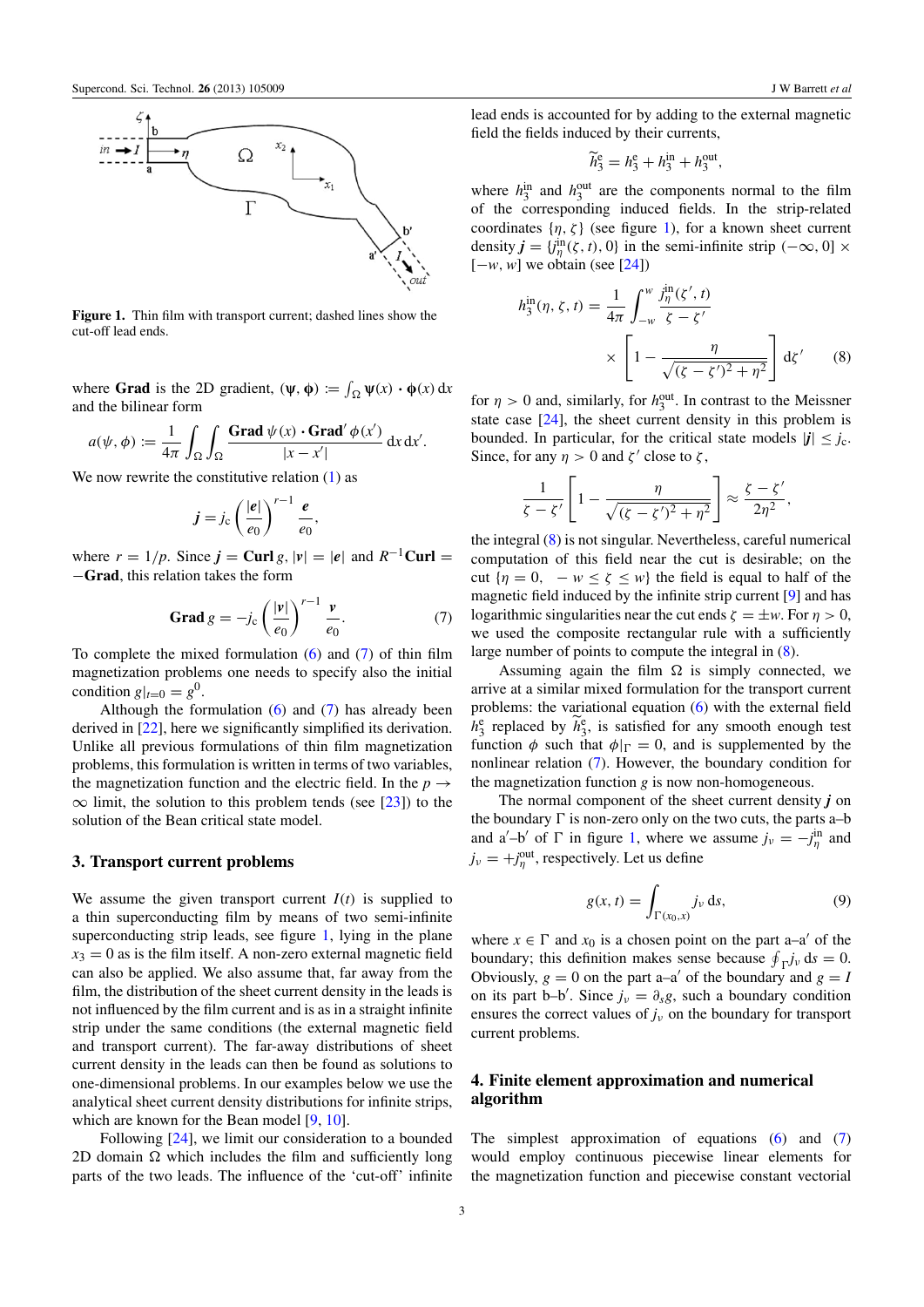elements for the electric field. However, although the weak convergence of such an approximation can be proved, our simulations showed that for high power values it yields a 'mosaic structure' of the computed electric field, which makes the approximation useless despite its convergence on average (see [\[26\]](#page-9-18) for a similar phenomenon in another critical state problem).

The finite element approximation, proposed for the magnetization problems in [\[22,](#page-9-12) [23\]](#page-9-13), employed a continuous piecewise linear element for the magnetization function *g* and the lowest order Raviart–Thomas element for the rotated electric field *v*.

Here we explore a different approximation for both the magnetization and transport current problems based on the nonconforming piecewise linear element for *g* and the piecewise constant vectorial element for *v*, the combination known to be a computationally inexpensive alternative to the Raviart–Thomas element in mixed methods for linear second order elliptic problems; see, e.g., [\[27\]](#page-9-19).

We approximate  $\Omega$  by a polygonal domain  $\Omega^h$  and denote by  $\mathcal{T}^h$  a regular partitioning of  $\Omega^h$  into triangles  $\kappa$ , with  $h = \max_{\kappa \in \mathcal{T}^h}$  diam( $\kappa$ ) being their maximal size. Here vertices of  $\mathcal{T}^h$  lying on  $\Gamma^h$ , the boundary of  $\Omega^h$ , also lie on  $\Gamma$ . If  $\Omega$  contains subdomains with different critical current density values, the mesh is fitted in a similar way to the subdomain boundaries. By  $\mathcal{N}^h$  and  $\mathcal{E}^h$  we denote the sets of nodes and edges of this triangulation, respectively, with  $\mathcal{N}_i^h$ ,  $\mathcal{E}_i^h$  and  $\mathcal{N}_b^h$ ,  $\mathcal{E}_b^h$  being the subsets of the internal and boundary nodes and edges, respectively.

Let us define two finite-dimensional spaces of functions defined in  $\Omega^h$ :  $U^h$ , the space of vectorial functions  $u(x)$  constant on each triangle,  $u|_k = u_k \in \mathbb{R}^2$ , and the nonconforming linear element space *S <sup>h</sup>* of scalar functions  $\psi(x)$  linear on each triangle and continuous at the midpoints  $p_e$  of all internal edges  $e \in \mathcal{E}_i^h$ . The functions from  $S^h$  are fully determined by their mid-edge values and can be written as  $\psi(x) = \sum_{e \in \mathcal{E}^h} \psi(p_e) \phi_e(x)$ , where the basis functions  $\phi_e \in S^h$ satisfy

$$
\phi_e(p_{e'}) = \begin{cases} 1 & e' = e, \\ 0 & e' \neq e. \end{cases}
$$

By  $S_0^h \subset S^h$  we denote the subspace of functions which are zero at the boundary edge midpoints. We extend the definition of the Grad operator to discontinuous piecewise linear functions  $\psi \in S^h$  by setting **Grad**  $\psi := u \in U^h$  so that  $\mathbf{u}_{\kappa} = \mathbf{Grad} \psi|_{\kappa}$  for all  $\kappa \in \mathcal{T}^h$ . In addition, let  $0 = t_0 < t_1 <$  $\cdots < t_{N-1} < t_N = T$  be a partitioning of [0, *T*] into possibly variable time steps  $\tau_n = t_n - t_{n-1}, \quad n = 1, \ldots, N$ .

As the initial condition we take  $G^0 = \sum_{e \in \mathcal{E}^h} g^0(p_e) \phi_e$  $(x)$  ∈  $S<sup>h</sup>$ . For the magnetization problems we define  $f<sup>n</sup>(x)$  =  $-\sum_{e \in \mathcal{E}^h} h_3^e(p_e, t_n) \phi_e(x)$  and set  $g(p_e, t_n) = 0$  for  $e \in$  $\mathcal{E}_b^h$ . For problems with transport current we set  $f^n(x) =$  $-\sum_{e \in \mathcal{E}^h} \widetilde{h}_3^e(p_e, t_n) \phi_e(x)$  and define  $g(p_e, t_n)$  for  $e \in \mathcal{E}_b^h$  using [\(9\)](#page-3-3) with the boundary  $\Gamma^h$ .

Our finite element approximation of these thin film problems is

Given 
$$
G^0 \in S^h
$$
, for  $n = 1, ..., N$  find  
\n $V^n \in U^h$  and  $G^n \in S^h$  such that  
\n $G^n(p_e) = g(p_e, t_n)$  for all  $e \in \mathcal{E}_b^h$ ,  
\n $a^h \left( \frac{G^n - G^{n-1}}{g^n}, \phi \right) - \frac{1}{g} (V^n, \text{Grad } \phi)^h$ 

$$
a^{h}\left(\frac{\mathbf{O}-\mathbf{O}}{\tau_{n}},\phi\right)-\frac{1}{\mu_{0}}(\mathbf{V}^{n},\mathbf{Grad}\,\phi)^{h}
$$

$$
=\left(\frac{f^{n}-f^{n-1}}{\tau_{n}},\phi\right)^{h}
$$
(10)

for any  $\phi \in S_0^h$  and, in all  $\kappa \in \mathcal{T}^h$ ,

$$
\text{Grad } G^n|_{\kappa} = -j_c \left( \frac{|V^n|}{e_0} \right)^{r-1} \frac{V^n}{e_0} \Bigg|_{\kappa} . \tag{11}
$$

Here, for  $u, w \in U^h$ ,

 $($ 

<span id="page-4-2"></span><span id="page-4-1"></span>
$$
(\boldsymbol{u},\boldsymbol{w})^h:=\sum_{\kappa\in\mathcal{T}^h} s(\kappa)\,(\boldsymbol{u}|_{\kappa}\cdot\boldsymbol{w}|_{\kappa}),
$$

where  $s(\kappa)$  is the area of triangle  $\kappa$  and, for  $\psi$ ,  $\phi \in$  $S^h$ ,  $(\psi, \phi)^h := \sum_{\kappa} (\psi, \phi)^h_{\kappa}$ , where

$$
\psi, \phi)^h_{\kappa} := \frac{1}{3} s(\kappa) \sum_{m=1}^3 \psi(p_m^{\kappa}) \phi(p_m^{\kappa})
$$

averages the integrand  $\psi \phi$  over each triangle  $\kappa$  at its mid-edge points  $p_m^k$ ,  $m = 1-3$ . Finally, for  $\psi$ ,  $\phi \in S^h$ ,

$$
a^h(\psi,\phi) := \sum_{\kappa \in T^h} \sum_{\kappa' \in T^h} (\mathbf{Grad}\,\psi|_{\kappa} \cdot \mathbf{Grad}\,\phi|_{\kappa'})\, K_{\kappa,\kappa'}
$$

with

<span id="page-4-0"></span>
$$
K_{\kappa,\kappa'} := \frac{1}{4\pi} \int_{K} \int_{\kappa'} \frac{dx \, dx'}{|x - x'|}. \tag{12}
$$

Some of the double surface integrals [\(12\)](#page-4-0) are singular and, for an accurate approximation of the matrix *K*, we followed the approach in the appendix of  $[24]$ . In particular, the exact analytical value [\[28\]](#page-9-20) was used in the most singular case  $\kappa = \kappa'.$ 

At each time level we solved the problem  $(10)$  and  $(11)$ iteratively, setting  $V^{n,0} = V^{n-1}$  and, as in [\[22\]](#page-9-12), approximating the nonlinear term  $|V^n|^{r-1}V^n$  in [\(11\)](#page-4-2) at the *j*th iteration by

$$
|V^{n,j-1}|^{r-1} V^{n,j-1} + (|V^{n,j-1}|_{\varepsilon})^{r-1} (V^{n,j} - V^{n,j-1}),
$$

where  $|\boldsymbol{b}|_{\varepsilon} = \sqrt{|\boldsymbol{b}|^2 + \varepsilon^2}$  with a small  $\varepsilon > 0$  (in our numerical examples we chose  $\varepsilon = 10^{-10}$ ). With such an approximation we can rewrite the constitutive relation  $(11)$  as

<span id="page-4-3"></span>
$$
V^{n,j} = V^{n,j-1} - \frac{|V^{n,j-1}|^{r-1}V^{n,j-1} + \frac{e_0^r}{j_c} \text{Grad } G^{n,j}}{|V^{n,j-1}|_{\varepsilon}^{r-1}}.
$$
 (13)

It is sufficient to satisfy  $(10)$  for all inner edge basis functions  $\phi_e, e \in \mathcal{E}_i^h$ . Substitution of [\(13\)](#page-4-3) into [\(10\)](#page-4-1) yields, at each iteration, a linear algebraic system with a dense symmetric positive definite matrix for the unknown  $G^{n,j}$  values at the midpoints of all inner edges.

Convergence of these iterations can be accelerated by the over-relaxation: substituting the found solution of the linear system,  $G^{n,j}$ , into [\(13\)](#page-4-3), we calculated  $V^{n,j}$  but then replaced it by  $\alpha V^{n,j} + (1 - \alpha)V^{n,j-1}$  with some  $\alpha > 1$ . In all numerical examples we chose  $\alpha = 1.8$ .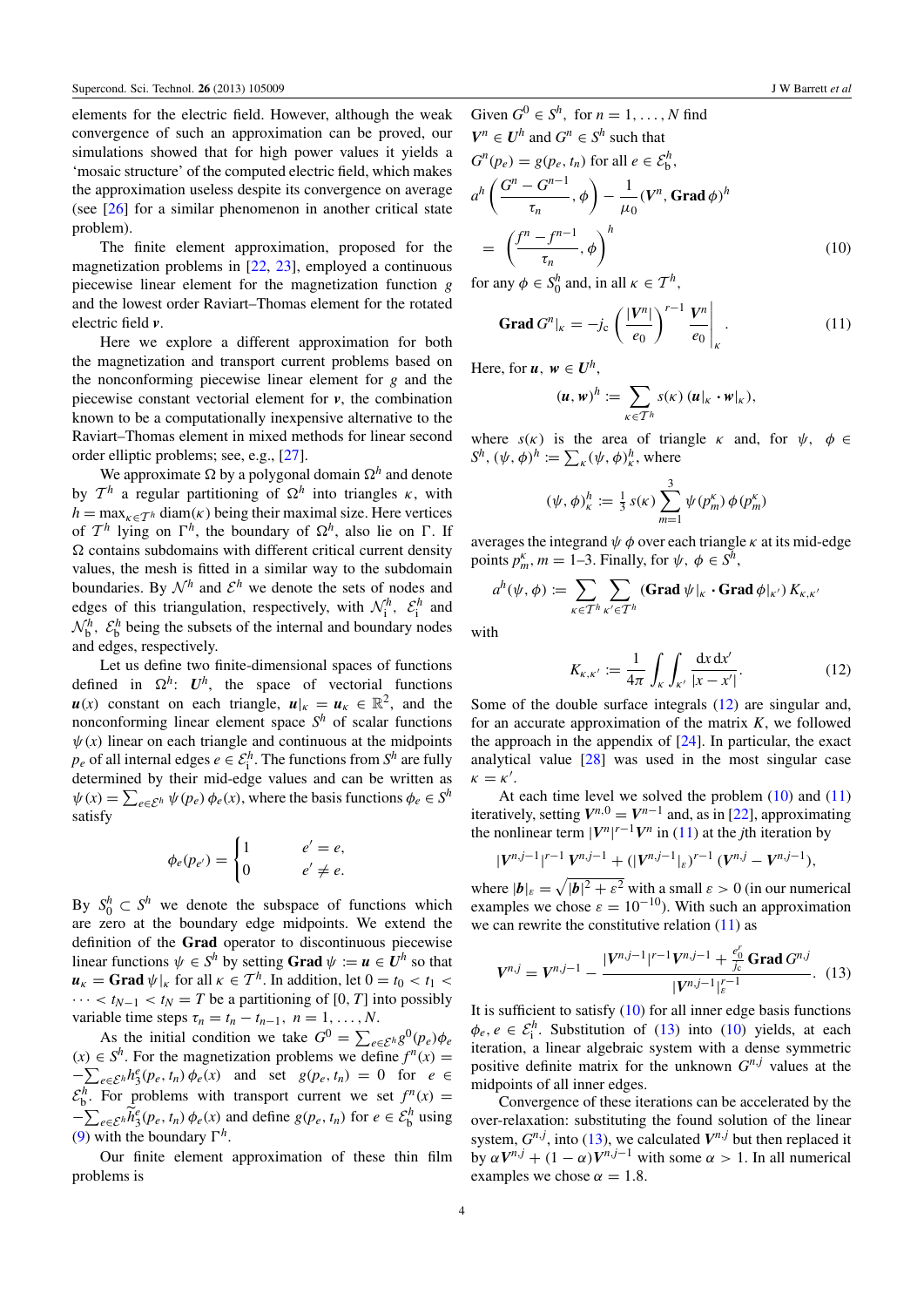The simplest way to extend these formulations and the numerical method to the case of a multiply connected film is to fill in the 'holes' of the film by setting  $j_c$  in the holes to be very small [\[14,](#page-9-21) [22\]](#page-9-12). We note, however, that eddy current models allow one to determine the electric field only inside the conductors. The approximation of *e* in the holes becomes meaningless in the  $j_c \rightarrow 0$  limit and should be disregarded; only the tangential component of the electric field in the film itself can be found in this model.

## 5. Computing the sheet current density and the magnetic field

Directly, the mixed formulation [\(6\)](#page-2-4) and [\(7\)](#page-3-0) determines the auxiliary variable *g* and the electric field  $e = Rv$  in the film. Solving the problem numerically, we find the approximations  $G^n \in S^n$ ,  $E^n \in U^h$  to these two variables. Usually, it is also required to find approximations to the sheet current density *j* and the magnetic field or, at least, its normal to the film component *h*3, that can be compared to magneto-optical measurement results.

Using the piecewise linear nonconforming approximation of *g* we can find the approximate mid-triangle values  $G^n(o^k) = \frac{1}{3} \sum_{m=1}^3 G^n(p_m^k)$ ; the level contours of *g* based on these values yield good approximations to the current density streamlines. In the magnetization problems the triangle current density values were found directly as  $J^n =$ **Curl**  $G^n = -R$  **Grad**  $G^n \in U^h$ . We found, however, that in the transport current problems these values are scattered. A better piecewise constant approximation of the sheet current density *j* employed in this work for transport current problems is based on a numerical procedure in which the current density is calculated as the curl of a continuous piecewise linear approximation,  $\widetilde{G}^n$ , of  $G^n$ , satisfying the boundary condition at the boundary vertices (see appendix).

As in [\[14,](#page-9-21) [22\]](#page-9-12), the magnetic field induced by the film current was found from the Biot–Savart law [\(3\)](#page-2-5). Here we will limit our consideration to the approximation of the normal to the film component of this field  $h_3$  (see, e.g., [\[24\]](#page-9-14) for the approximation of the magnetic field outside the film). At the center  $o^k$  of a triangle  $\kappa \in \mathcal{T}^h$  we obtain

$$
H_3^n(o^{\kappa}) = \widetilde{h}_3^e(o^{\kappa}, t_n)
$$
  
+  $\frac{1}{4\pi} \sum_{\kappa' \in T^h} J^n|_{\kappa'} \cdot \int_{\kappa'} \mathbf{Curl}'\left(\frac{1}{|o^{\kappa} - x'|}\right) dx'$   
=  $\widetilde{h}_3^e(o^{\kappa}, t_n) + \frac{1}{4\pi} \sum_{\kappa' \in T^h} (RJ^n)|_{\kappa'} \cdot \oint_{\partial \kappa'} \frac{\mathbf{v}_{\kappa'}}{|o^{\kappa} - x'|}.$ 

Here  $v_{\kappa'}$  is the outward unit normal to  $\partial \kappa'$ , the boundary of triangle  $\kappa'$ , and the integrals over each triangle edge are approximated using Simpson's quadrature rule.

## 6. Simulation results

The mixed variational formulation  $(6)$  and  $(7)$  was used for numerical solution of thin film magnetization problems

in [\[22,](#page-9-12) [23\]](#page-9-13), where the Raviart–Thomas element was employed. Our new approximation by nonconforming piecewise linear elements,  $(10)$  and  $(11)$ , is simpler. To compare the two approaches, we used the same test example as in [\[22\]](#page-9-12): the thin disk magnetization problem having an analytical solution for the Bean model. The power law model employed here approximates the Bean model if the power *p* is high  $[23]$ ; both numerical methods were stable for arbitrary high power values. As in [\[22\]](#page-9-12), in this example we solved the problem with  $p = 10^3$  using the same mesh (about 4000) elements) and time steps. The new method was almost twice as fast and also more accurate, producing the numerical solution with the relative errors (in the  $L^1$  norm)  $\delta(\mathbf{j}) = 0.3\%$ and  $\delta(\mathbf{e}) = 1.1\%$  for the sheet current density and the electric field, respectively. The errors of the previous method were, correspondingly,  $\delta(\mathbf{j}) = 1.0\%$  and  $\delta(\mathbf{e}) = 4.3\%$ .

Since, on every iteration of both these methods, a linear system with a dense matrix needs to be solved, the solution becomes time and memory consuming if the finite element mesh is fine. Our program, written in Matlab 2012a (64 bit), allowed us to perform simulations on meshes containing up to about 11 000 elements on a PC with an Intel(R) Core i5-2400 3.1 GHz CPU and 8 GB RAM; solutions obtained with such a mesh or even a significantly cruder one are usually sufficiently accurate for practical purposes. However, to further investigate the performance of our method, we ran this program on a more powerful computer with 64 GB RAM and 2.0 HGz Intel(R) Xeon E5-2620 2  $\times$  6 CPUs, allowing us to refine the mesh further.

Below we present our simulation results for the more difficult and less studied transport current case and assume for simplicity that no external field is applied. In these examples we also assume the Bean model and, correspondingly, solve the problem numerically for the power law current–voltage relation with a very high power. Our simulations showed that the number of iterations per time step does not depend strongly either on the power *p* or on the mesh size.

For the critical state model it can be shown that, if the directions of the electric field in the field penetration zone do not change with time, the current density and the magnetic field can be computed in one time step [\[23\]](#page-9-13). Our numerical experiments, starting from the initial state  $g^0 = 0$ , confirmed that this is true in the case of a monotonically increasing transport current. The electric field is, however, not rate independent. Hence our numerical strategy for a transport current gradually increasing with time was to obtain a solution for the time *t* in two steps: a large time step  $\tau_1$  was followed by a small time step  $\tau_2 = t - \tau_1$ . The computed electric field can then be regarded as an approximation to the mean electric field during the second time step or, as we did in this work, to the field at the time  $t - 0.5 \tau_2$ .

It is convenient to use dimensionless variables,

$$
\widehat{x} = \frac{x}{L}, \qquad \widehat{t} = \frac{t}{t_0}, \qquad \widehat{e} = \frac{e}{e_0}, \qquad \widehat{j} = \frac{j}{j_c},
$$

$$
\widehat{h}_3 = \frac{h_3}{j_c}, \qquad \widehat{g} = \frac{g}{j_c L}, \qquad \widehat{I} = \frac{I}{j_c L},
$$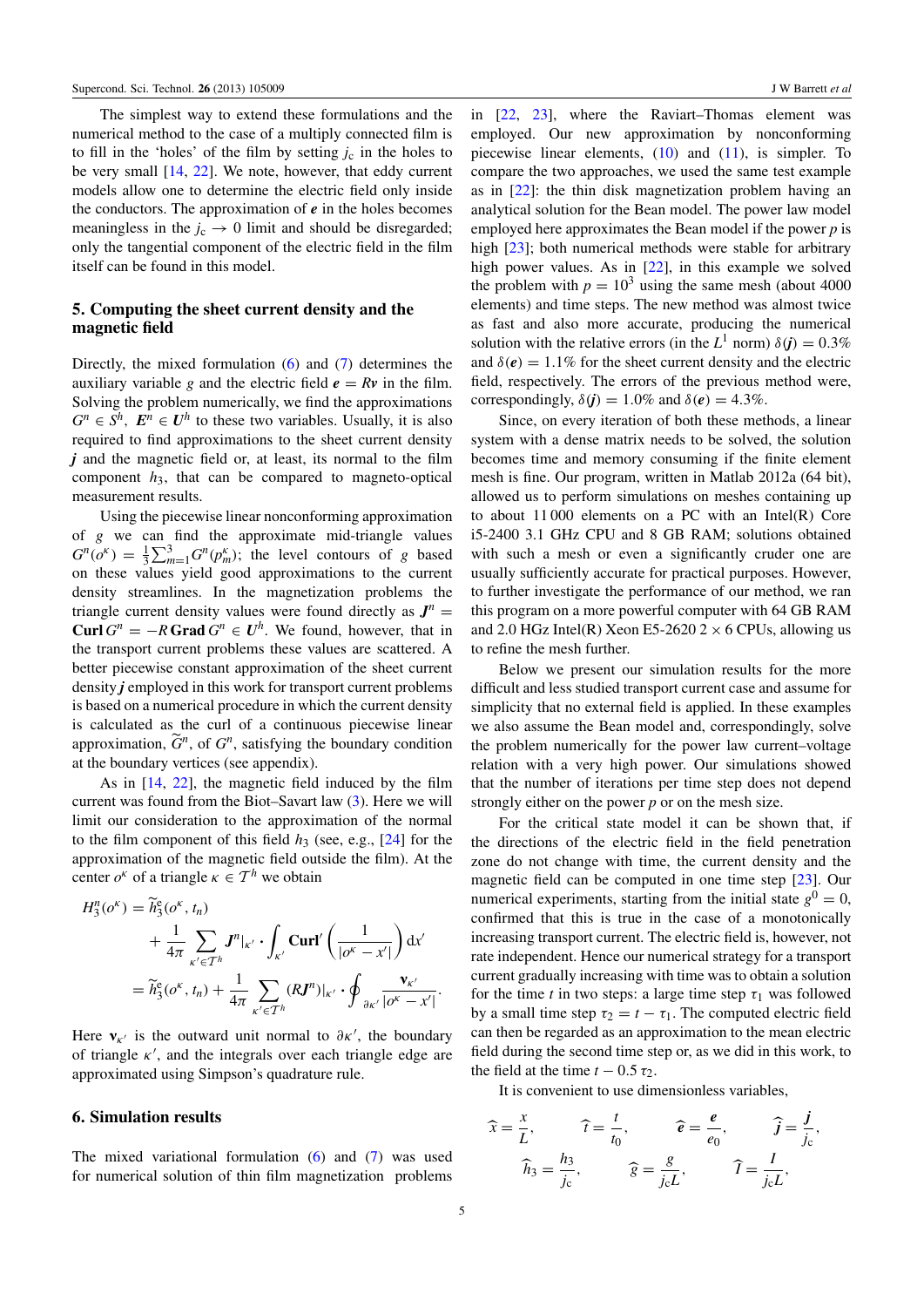where  $L$  is the length scale characterizing the film size and  $t_0 = \mu_0 i_c L/e_0$  is the timescale. Below we use the dimensionless quantities but, for simplicity, omit the sign  $\hat{\cdot}$ .

Let a semi-infinite current lead of width 2*w* be described by the critical state Bean model with the same sheet critical current density as the film itself. Far from the film the dimensionless sheet current density in the lead is as in an infinite strip [\[7,](#page-9-6) [9\]](#page-9-17):

$$
j_{\eta}(\zeta, t) = \begin{cases} \frac{2}{\pi} \arctan \sqrt{\frac{w^2 - b^2}{b^2 - \zeta^2}} & |\zeta| < b, \\ 1 & b \le |\zeta| \le w, \end{cases}
$$
(14)

where  $b(t) = w\sqrt{1 - (I(t)/2w)^2}$  and  $\eta$ ,  $\zeta$  are the dimension-less strip-related coordinates (see figure [1\)](#page-3-1). We set  $g = 0$  for  $\zeta = -w$  and, integrating [\(14\)](#page-6-0) to find  $g = \int_{-w}^{\zeta} j_{\eta}(\zeta', t) d\zeta'$  on the cut  $\eta = 0, -w \le \zeta \le w$ , obtain

$$
g(\zeta, t) = \begin{cases} w + \zeta & -w \le \zeta \le -b, \\ \frac{I}{2} + \frac{2}{\pi} \mathcal{G}(\zeta, t) & |\zeta| < b, \\ I + \zeta - w & b \le \zeta \le w, \end{cases} \tag{15}
$$

where

$$
\mathcal{G}(\zeta, t) = \sqrt{w^2 - b^2} \arctan\left(\frac{\zeta}{\sqrt{b^2 - \zeta^2}}\right)
$$

$$
+ \zeta \arctan\left(\sqrt{\frac{w^2 - b^2}{b^2 - \zeta^2}}\right)
$$

$$
- w \arctan\left(\frac{\zeta}{w}\sqrt{\frac{w^2 - b^2}{b^2 - \zeta^2}}\right).
$$

The expression  $(15)$  sets the boundary condition for the magnetization function on the lead cuts.

As a test for our computations, let us consider the infinitely long strip  $(-\infty, \infty) \times [-0.5, 0.5]$ , assume  $g^0 = 0$ , and apply the dimensionless transport current  $I(t) = t$ . The Bean model sheet current density distribution is given by  $(14)$  with  $w = 0.5$ . The component normal to the strip of the magnetic field (see [\[9\]](#page-9-17)) is

$$
h_3 = \begin{cases} 0 & |\zeta| < b, \\ \frac{1}{\pi} \operatorname{sign}(\zeta) \operatorname{arctanh}\sqrt{\frac{\zeta^2 - b^2}{0.5^2 - b^2}} & b \le |\zeta| < 0.5, \end{cases}
$$

and, using the Faraday law, we obtain  $e = \{e_n, 0\}$  with

$$
e_{\eta} = \begin{cases} 0 & |\zeta| < b, \\ \frac{1}{2\pi} \ln \left( \frac{|\zeta|}{b} + \sqrt{\frac{\zeta^2}{b^2} - 1} \right) & b \le |\zeta| < 0.5. \end{cases}
$$

To this analytical solution we compared a numerical one computed for the square film  $\Omega = [-0.5, 0.5] \times [-0.5, 0.5]$ cut out of the strip and characterized by the power law current–voltage relation with  $p = 10^6$ . We found the

6

approximate solution for  $t = 0.75$  in two time steps,  $\tau_1 =$ 0.7 and  $\tau_2 = 0.05$ . For the uniform  $50 \times 50$  mesh (5000) elements) the relative errors were  $\delta(\vec{r}) = 1.0\%$ ,  $\delta(\vec{e}) = 4.7\%$ and  $\delta(h_3) = 2.9\%$ ; for the  $100 \times 100$  mesh (20 000 elements) the errors were  $\delta(\mathbf{j}) = 0.5\%$ ,  $\delta(\mathbf{e}) = 3.3\%$  and  $\delta(h_3) = 1.5\%$ . The computation times, not including computing the matrix *K*, see [\(12\)](#page-4-0), were, correspondingly, 17 min and 16 h. Although the right-hand side of  $(10)$  involves  $f^n$ , which is singular in the corners of  $\Omega$ , the stated quadrature involving  $(\cdot, \cdot)^h$ was adequate on these meshes in that more sophisticated quadrature rules resulted in almost identical results.

<span id="page-6-0"></span>We present here also results of our numerical simulations for two other films. In both cases we assumed again the transport current  $I(t) = t$  and, as above, used the time steps  $\tau_1 = 0.7$  and  $\tau_2 = 0.05$  and the power  $p = 10^6$ .

<span id="page-6-1"></span>The first film (figure [2\)](#page-7-0) resembles the meander-shaped films employed in fault current limiters [\[29\]](#page-9-22); our mesh in this example contained about 23 000 elements. Near to the lead cuts the solution remains close to that for the infinite strip; increasing the length of the remaining lead ends does not change the solution in the film. The sheet current density drops near the convex corners of the film, while an extended critical current density region is observed near the concave corners. The electric field, non-zero (up to a small computational error) only in the critical current density zone, becomes singular in the concave corners of the film. The magnetic field component normal to the film is also zero in the region of subcritical current and penetrates further into the film in the vicinity of the concave corners. This field is singular on the film boundary. Solutions to magnetization problems demonstrate similar behavior [\[22\]](#page-9-12).

As our second example we considered a film with a hole (figure [3\)](#page-8-0). Setting in the hole the dimensionless critical sheet current density  $j_c = 10^{-3}$ , we solved the problem in the whole domain keeping  $j_c = 1$  in the film itself. In this case the mesh contained about 19 000 elements. The magnetic field  $h_3$ penetrates into the critical sheet current density region and, in contrast to the case of cylindrical superconductors, is not uniform in the hole of the thin film. The non-zero electric field is observed near the rounded concave part of the hole boundary and is singular in the vicinity of the hole corner. In the hole itself the computed electric field *e* is disregarded and is not shown in this figure: since the eddy current model employed does not determine the electric field in insulators, the field in the hole computed in the  $j_c \rightarrow 0$  limit hardly makes any sense.

#### 7. Conclusion

Numerical methods for thin type-II superconducting film magnetization problems, based on the problem formulation in terms of the magnetization function alone, are often unable to ensure accurate calculation of the electric field. Here we employed the two-variable formulation proposed for magnetization problems in [\[22\]](#page-9-12). We extended this formulation to transport current problems, which have not been solved previously except for films in the Meissner state [\[24,](#page-9-14) [25\]](#page-9-15) and, analytically, for an infinite strip [\[7,](#page-9-6) [9,](#page-9-17) [10\]](#page-9-7). We also derived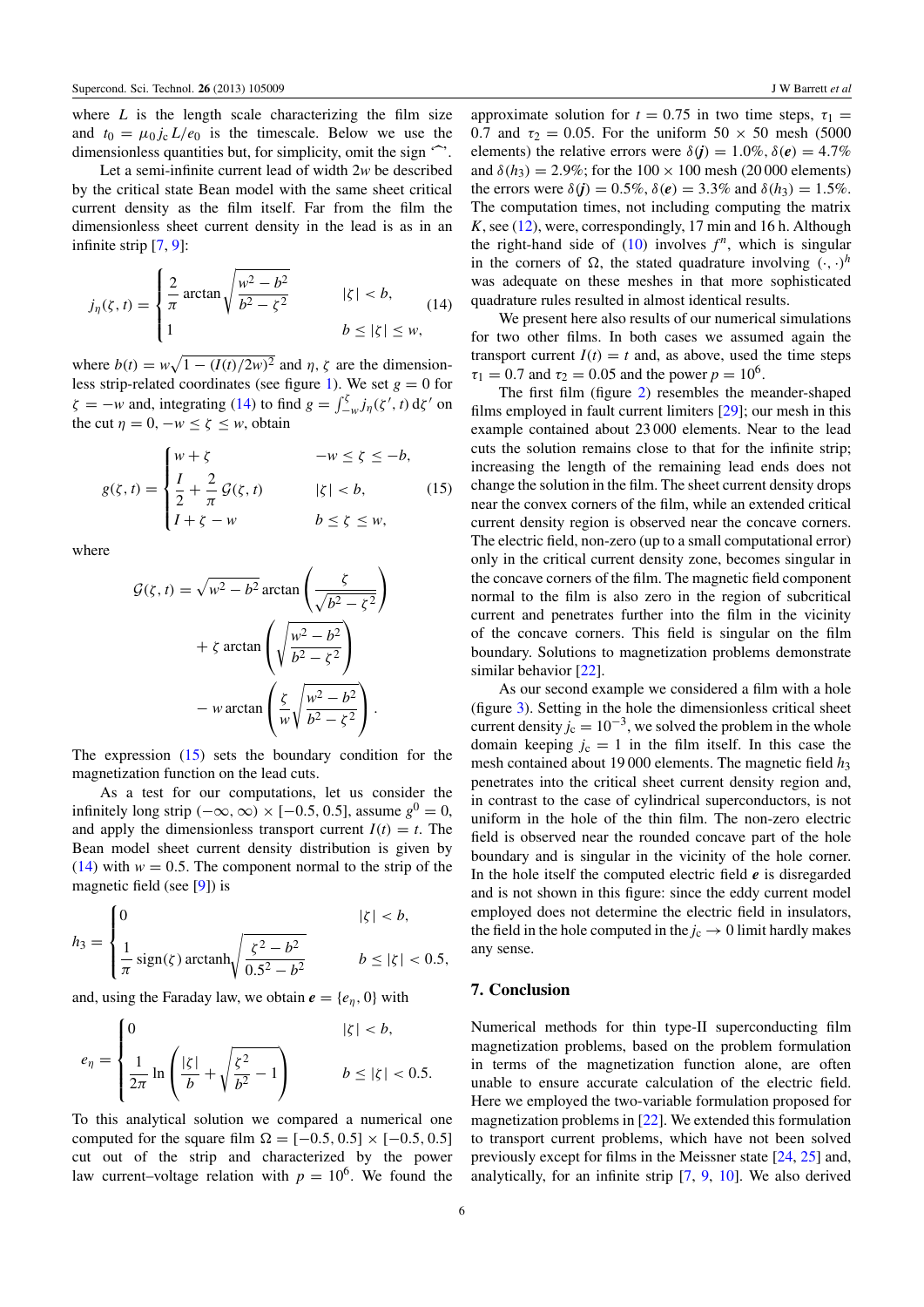<span id="page-7-0"></span>

**Figure 2.** Transport current in a meander-shaped film; simulation results for  $I(t) = t$  at  $t = 0.75$ . Left: the current stream lines plotted as level contours of the magnetization function (top) and the modulus of the sheet current density (bottom). Right: the modulus of the component of the electric field tangential to the film (top) and the component of the magnetic field normal to the film (bottom). The blue lines indicate the film boundary.

a new finite element approximation, simpler and usually more efficient than in [\[22\]](#page-9-12), and estimated the numerical approximation error using test problems with analytical solutions. In both the magnetization and transport current problems all variables of interest were found with good accuracy, which makes it possible to compute also the AC loss distribution in a thin flat film of arbitrary shape.

The results of numerical simulations are in this work presented for the more difficult transport current problems, where it is necessary to ensure the matching of the solutions for the semi-infinite leads and the film itself. We computed the sheet current density, electric and magnetic fields for a model meander-like current limiter and also for a multiply connected film. Compared to the long strip solution, the solutions obtained demonstrate a deeper penetration of the magnetic flux in the vicinity of the concave film corners and a lower penetration near the convex corners (figure [2\)](#page-7-0).

Correspondingly, the magnetic field and, in particular, the electric field are stronger (weaker) near the concave (convex) film corners. These features are typical also of the magnetization problems for type-II superconductors. We note that a similar current crowding (expansion) effect near concave (convex) film corners has been reported also for the Meissner and London models [\[24,](#page-9-14) [25,](#page-9-15) [30\]](#page-9-23).

Although we limited our consideration to the Bean critical state model, which we approximated by the power current–voltage relation with a very high power, the method is applicable for any power value in the power law typically employed for characterizing type-II superconductors. The method can be used also if both the external magnetic field and the transport current are applied simultaneously; its extension to the case of a field dependent critical sheet current density (Kim-like models) is also straightforward. In these cases the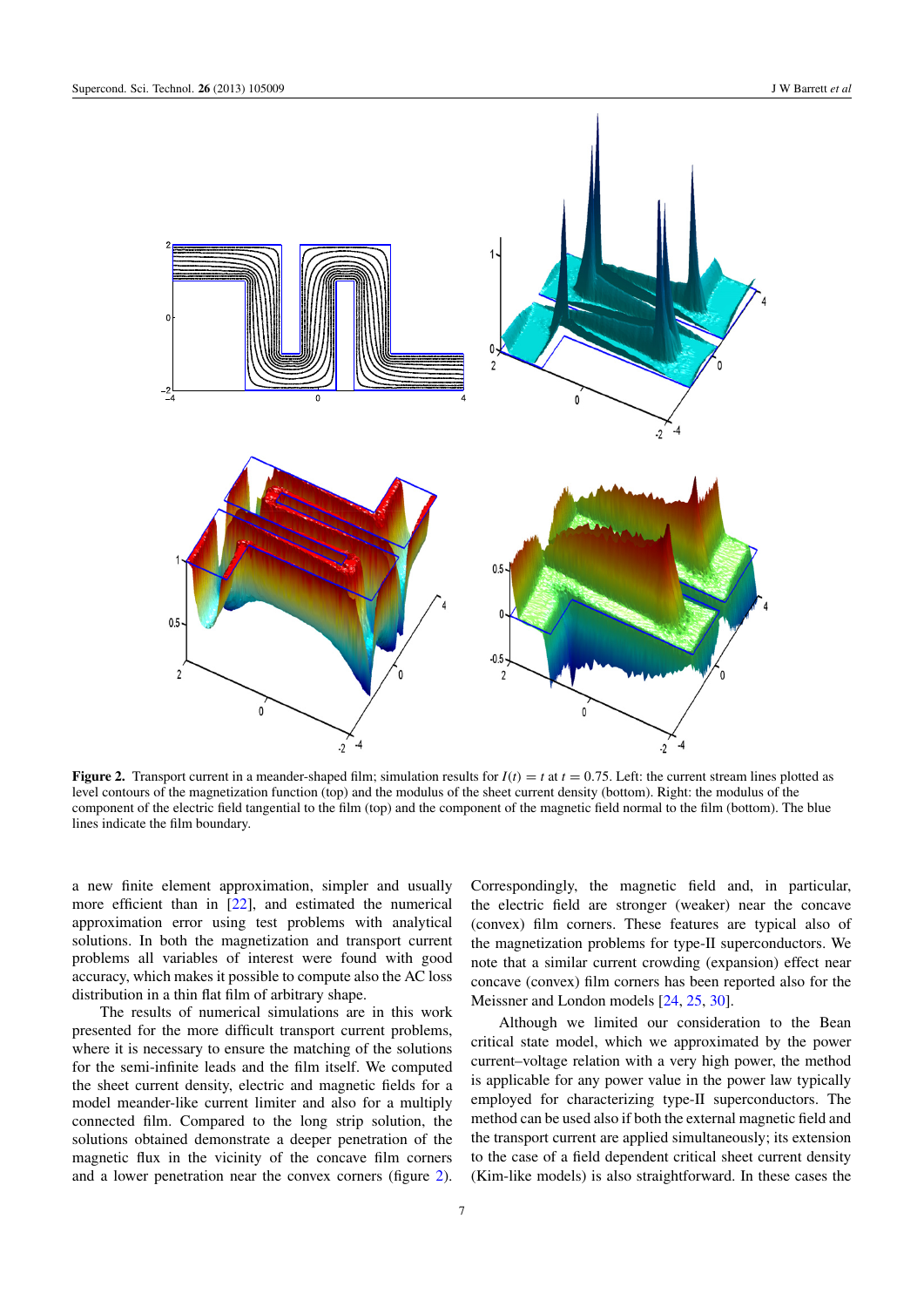<span id="page-8-0"></span>

Figure 3. As in figure [2,](#page-7-0) but for a multiply connected film.

sheet current density in the straight leads far from the film should be found numerically, as a solution to a 1D problem.

## Appendix. Reconstruction of the current density

As noted above (see section [4\)](#page-3-4), the simplest finite element approximation of  $(6)$  and  $(7)$ , based on the continuous piecewise linear element for *g* and the piecewise constant vectorial element for *v*, yields poor results for *v* and should be rejected. A simple but accurate approximation of both variables,  $G<sup>n</sup>$  and  $V<sup>n</sup>$ , proposed in this work approximates the magnetization function *g* by means of the nonconforming piecewise linear element. It turned out, however, that in the transport current problems the sheet current density, computed directly as  $J^n$  = **Curl**  $G^n$ , is not accurate. A good approximation of this variable can be computed using the following reconstruction procedure, which is efficient and has no influence on the total computation time.

Let us define the space of continuous piecewise linear functions,

$$
\widetilde{S}^h = \{ \widetilde{\psi} \in C(\Omega^h) : \widetilde{\psi}|_{\kappa} \text{ is linear for all } \kappa \in \mathcal{T}^h \},
$$

and its subspace  $\widetilde{S}_0^h$  of functions which are zero on the boundary of  $\Omega^h$ . The functions  $\widetilde{\psi} \in \widetilde{S}^h$  are determined by their vertex values,  $\widetilde{\psi}(x) = \sum_{\sigma \in \mathcal{N}^h} \widetilde{\psi}(\sigma) \widetilde{\phi}_{\sigma}(x)$ , where  $\widetilde{\phi}_{\sigma} \in \widetilde{S}^h$  is the standard basis function equal to one at vertex  $\sigma$  and to zero at all other vertices.

We compute our approximation to the sheet current density *j* as

$$
J^n=-R\operatorname{Grad} \widetilde{G}^n\in U^h,
$$

where  $\widetilde{G}^n \in \widetilde{S}^h$  is a continuous piecewise linear approximation of  $G<sup>n</sup>$  minimizing

<span id="page-8-1"></span>
$$
\sum_{\kappa \in \mathcal{T}^h} s(\kappa) |\mathbf{Grad} \, G^n|_{\kappa} - \mathbf{Grad} \, \widetilde{G}^n|_{\kappa}|^2
$$

over the set of  $\widetilde{S}^h$  functions satisfying  $\widetilde{G}^n(\sigma) = g(\sigma, t_n)$  at all boundary vertices  $\sigma \in \mathcal{N}_{b}^{h}$ . Values of  $\widetilde{G}^{n}$  at the inner vertices can be determined from the equivalent equation

$$
\left(\textbf{Grad}\,\widetilde{G}^n,\textbf{Grad}\,\widetilde{\psi}\right)^h = \left(\textbf{Grad}\,G^n,\textbf{Grad}\,\widetilde{\psi}\right)^h,\quad (A.1)
$$